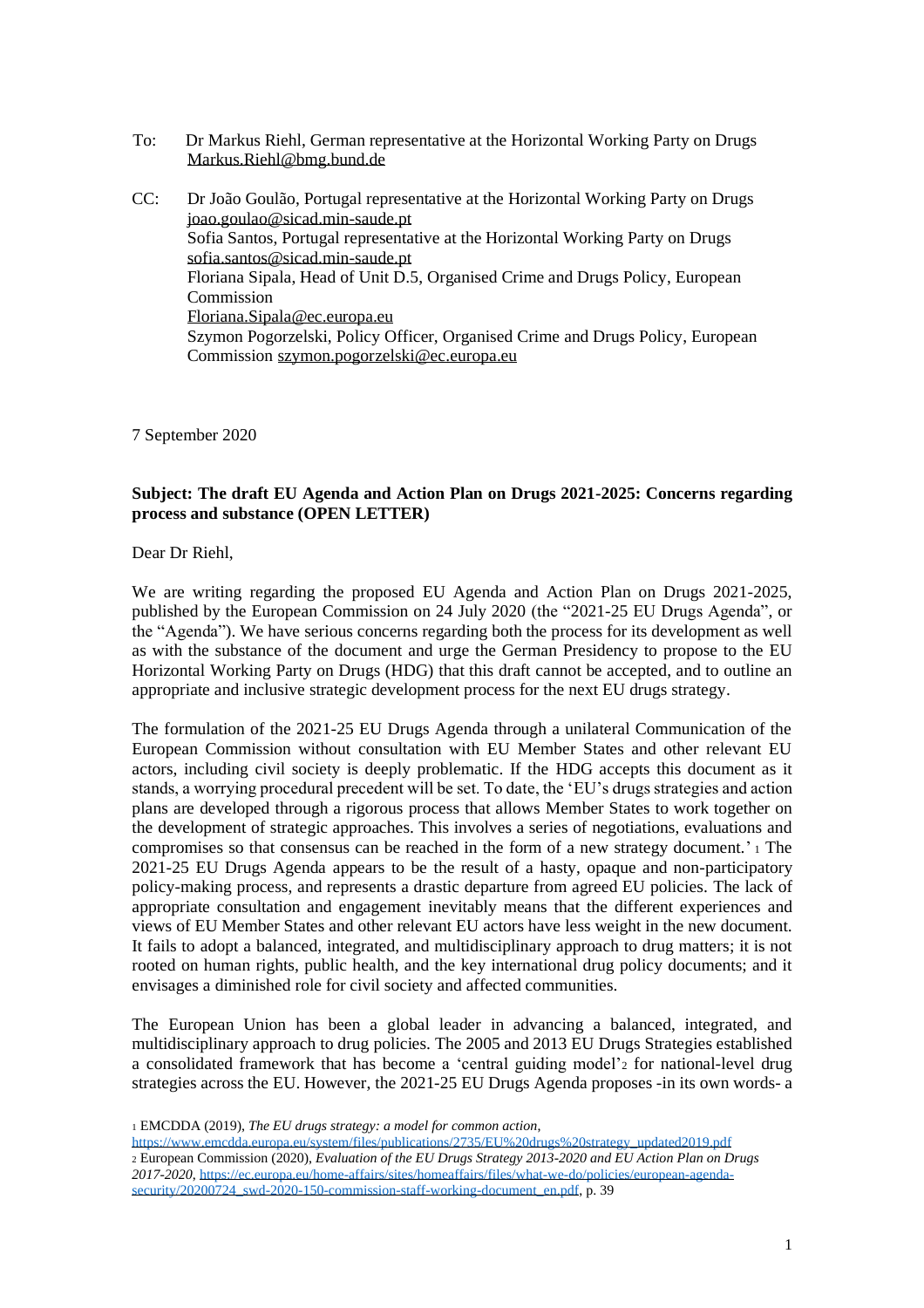'paradigm-shift'.<sup>3</sup> It disproportionately focuses EU policy on law enforcement and supply control, to the detriment of the priority previously given to public health, human rights, international cooperation, and scientific research and evaluation. If implemented, it will signal a diminished support for evidence-based drug treatment and harm reduction services, and it will weaken the voice of the EU in international drugs fora, where it has been a key global actor in defending the balanced, rights-based approach adopted by the 2016 UNGASS Outcome Document.<sup>4</sup>

In spite of the EU's commitment to seek the 'active and meaningful participation and involvement of civil society' in the 'development and implementation of drug policies',<sup>5</sup> the participation of civil society in the preparation of the 2021-25 Drugs Agenda has been deeply flawed. European NGOs were only allowed to provide input to the Agenda with the publication of the Road Map,<sup>6</sup> on 10 June 2020, with no other opportunity to feed in the process, besides a call between the Commission and certain CSFD members in April. It should be borne in mind that the Road Map is a document of just over two pages that does not allow for a genuine understanding of, or feedback on, the Agenda. No draft of the Agenda was ever shared.

Furthermore, the European Commission disregarded the overwhelming majority of the 27 submissions sent by European NGOs, which urged the EU to retain the balanced and multidisciplinary approach that characterized the 2005 and 2013 EU Drugs Strategies. The fact that the deadline for submitting feedback was 15 July 2020, a mere nine days before the publication of the Communication, suggests that the consultation was not undertaken in the spirit of genuine inquiry, and that the Agenda was at least near completion when the Road Map was published.

Crucially, although the external evaluation of the 2013 EU Drugs Strategy was finalised in April 2020, the evaluation was not published or otherwise shared with civil society until three months later, on 24 July 2020, thus depriving stakeholders of crucial information when providing feedback to the Road Map. This is important, as there would appear to be a significant disconnect between the Agenda and the external evaluation. For instance, the evaluation consistently found that the 2013 Strategy had 'sparked a considerable amount of progress'<sup>7</sup> in the cross-cutting areas of coordination, international cooperation, and monitoring, research and evaluation, which are precisely the areas now removed from the Agenda.

In addition to the grave concerns regarding the process and procedure, we felt it is important to bring your attention the key flaws in the draft Agenda:

Losing the balanced approach. Although the Agenda explicitly claims to seek an 'integrated, balanced, and multidisciplinary approach' to drug policies,<sup>8</sup> the draft is not balanced, as over half of its eight priority areas concern security and supply control interventions, with the rest distributed between prisons, prevention, treatment, and harm reduction. Public health measures aimed at reducing the harms that can be associated to drug

<sup>3</sup> European Commission (2020), *EU Agenda and Action Plan on Drugs 2021-2025*[, https://ec.europa.eu/home](https://ec.europa.eu/home-affairs/sites/homeaffairs/files/what-we-do/policies/european-agenda-security/20200724_com-2020-606-commission-communication_en.pdf)[affairs/sites/homeaffairs/files/what-we-do/policies/european-agenda-security/20200724\\_com-2020-606-commission](https://ec.europa.eu/home-affairs/sites/homeaffairs/files/what-we-do/policies/european-agenda-security/20200724_com-2020-606-commission-communication_en.pdf)communication en.pdf, p. 2.

<sup>4</sup> See amongst others: *EU Common Position on UNGASS 2016*,

[https://www.unodc.org/documents/ungass2016/Contributions/IO/EU\\_COMMON\\_POSITION\\_ON\\_UNGASS.pdf](https://www.unodc.org/documents/ungass2016/Contributions/IO/EU_COMMON_POSITION_ON_UNGASS.pdf) & *EU Statement on the occassion of the Intersessional Meeting 7-9 November 2018, Commission on Narcotic Drugs,*  [https://www.unodc.org/documents/commissions/CND/2019/Contributions/November/MS\\_Statements/8\\_November/I](https://www.unodc.org/documents/commissions/CND/2019/Contributions/November/MS_Statements/8_November/INTERVENTION_EU_statement_on_implementation_of_commitments_081118.pdf) [NTERVENTION\\_EU\\_statement\\_on\\_implementation\\_of\\_commitments\\_081118.pdf](https://www.unodc.org/documents/commissions/CND/2019/Contributions/November/MS_Statements/8_November/INTERVENTION_EU_statement_on_implementation_of_commitments_081118.pdf)

<sup>5</sup> Council of the European Union (2012), *EU Drugs Strategy (2013-2020)*, [https://eur-lex.europa.eu/legal](https://eur-lex.europa.eu/legal-content/EN/TXT/HTML/?uri=CELEX:52012XG1229(01)&from=EN)[content/EN/TXT/HTML/?uri=CELEX:52012XG1229\(01\)&from=EN](https://eur-lex.europa.eu/legal-content/EN/TXT/HTML/?uri=CELEX:52012XG1229(01)&from=EN) para. 24.5.

<sup>6</sup> The Road Map is available at: [https://ec.europa.eu/info/law/better-regulation/have-your-say/initiatives/12442-EU-](https://ec.europa.eu/info/law/better-regulation/have-your-say/initiatives/12442-EU-Drugs-Agenda-and-Action-Plan)[Drugs-Agenda-and-Action-Plan](https://ec.europa.eu/info/law/better-regulation/have-your-say/initiatives/12442-EU-Drugs-Agenda-and-Action-Plan)

<sup>7</sup> European Commission (2020), *Evaluation of the EU Drugs Strategy 2013-2020 and EU Action Plan on Drugs 2017-2020*, p. 39

<sup>8</sup> European Commission (2020), *EU Agenda and Action Plan on Drugs 2021-2025*, p. 3.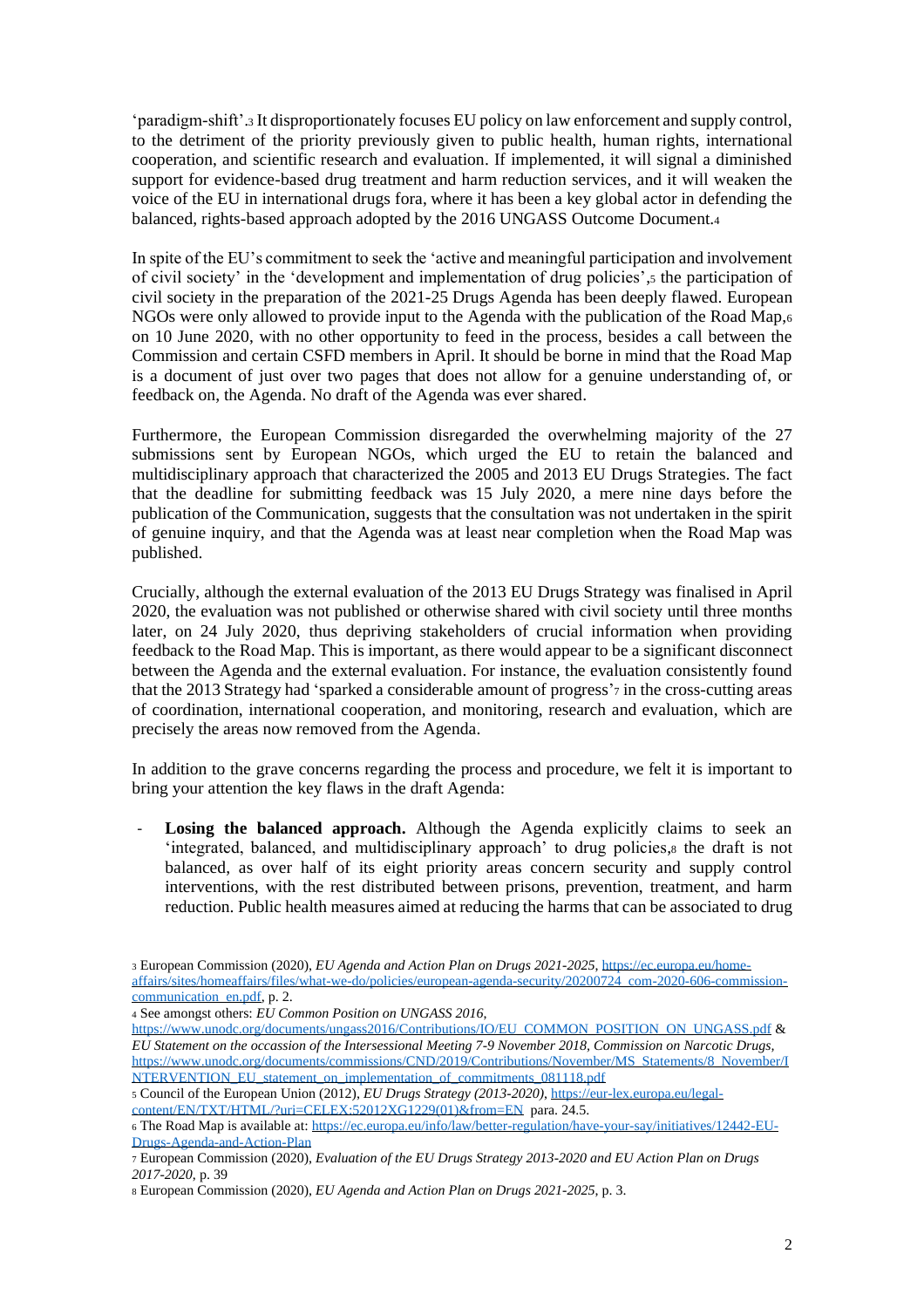use have been relegated from the first priority of the 2013 Drugs Strategy to the end of the new Agenda. The cross-cutting themes of coordination, international cooperation, and information and research, which have been successfully developed since 2013 to materialise the multidisciplinary and integrated approach, have been dropped. The many references to the balanced approach across the operative parts of the 2013 Strategy, for instance as the basis for increased coordination across all actors,<sup>9</sup> interventions at the CND,<sup>10</sup> and international cooperation,<sup>11</sup> have also disappeared.

- **Deprioritising human rights and public health**. Human rights have practically disappeared from the draft Agenda, which contains no reference to the relevant international or regional human rights instruments, including the Universal Declaration of Human Rights. Furthermore, there is no mention of the International Guidelines on Human Rights and Drug Policy, a critical document developed with the leading support of Germany that lays down, for the first time, a set of clear and comprehensive international standards for articulating rights-based responses to illegal drug economies. In contrast, the 2013 EU Drugs Strategy explicitly referred to the Universal Declaration of Human Rights and the European Convention of Human Rights, amongst others, and human rights were mentioned several times in the section on international cooperation. Public health has been relegated from the first policy field in the 2013 Strategy to the last priority areas of the Agenda, and has been replaced by 'drug-related security' as the first goal of the document.
- **Dropping support for key international documents**. Equally surprising is the little attention paid to the 2016 UNGASS Outcome Document - only a footnote in the preambular part of the Agenda, and a mention in the Action Plan, outside its priority areas -, even though it has been consistently described by the EU as 'the most comprehensive policy agreement of the international community and a milestone in the discussions on international drug policy'.<sup>12</sup> It is also inexplicable that the Agenda would completely fail to reference the 2018 UN System Common Position on Drugs, a watershed document championed by the EU and EU Member States,<sup>13</sup> as it establishes for the first time a coherent position across all UN entities on key topics like decriminalisation and harm reduction.
- **Reducing the space for civil society and people who use drugs.** Whereas the 2013 EU Drugs Strategy contained a commitment to promote and encourage 'the active and meaningful participation and involvement of civil society',<sup>14</sup> the EU Drugs Agenda only mentions 'engagement' with the CSFD.<sup>15</sup> Involvement with civil society beyond the CSFD has been omitted, and there is no reference to engaging with people who use drugs and clients of drug services, which the 2013 Strategy did.
- **Weakening the external dimensions of drug policy**. The 2021-25 Drugs Agenda risks weakening the external action of the EU in bilateral and multilateral drugs fora, as it does not set clear guidelines for EU coordinated intervention, and it does not provide strong support for the key international documents that the EU has been forcefully defending and promoting in the last years. For instance, the Agenda does not provide any concrete principle or guideline for intervening at the CND, even though it is arguably the centre of the international drug control system, and the role of the EU there is more important than ever.

<sup>9</sup> Council of the European Union (2012), *EU Drugs Strategy (2013-2020)*, p. 19.

<sup>10</sup> Ibid, p. 21.

<sup>11</sup> Ibid, p. 23-24.

<sup>12</sup> Council of the European Union (2019), EU statement on the occasion of the 62nd sesión of the Comission on

Narcotic Drugs, [https://www.parlament.gv.at/PAKT/EU/XXVI/EU/06/28/EU\\_62878/imfname\\_10897890.pdf](https://www.parlament.gv.at/PAKT/EU/XXVI/EU/06/28/EU_62878/imfname_10897890.pdf)

<sup>13</sup> Council of the European Union (2020), EU statement on the occasion of the 63rd sesión of the Comission on Narcotic Drugs,

[https://www.unodc.org/documents/commissions/CND/CND\\_Sessions/CND\\_63/Statements63\\_02.03.2020/EU\\_state](https://www.unodc.org/documents/commissions/CND/CND_Sessions/CND_63/Statements63_02.03.2020/EU_statement_general_debate_240220-_final.pdf) [ment\\_general\\_debate\\_240220-\\_final.pdf](https://www.unodc.org/documents/commissions/CND/CND_Sessions/CND_63/Statements63_02.03.2020/EU_statement_general_debate_240220-_final.pdf)

<sup>14</sup> Council of the European Union (2012), *EU Drugs Strategy (2013-2020)*, p. 21.

<sup>15</sup> European Commission (2020), *EU Agenda and Action Plan on Drugs 2021-2025*, p. 15.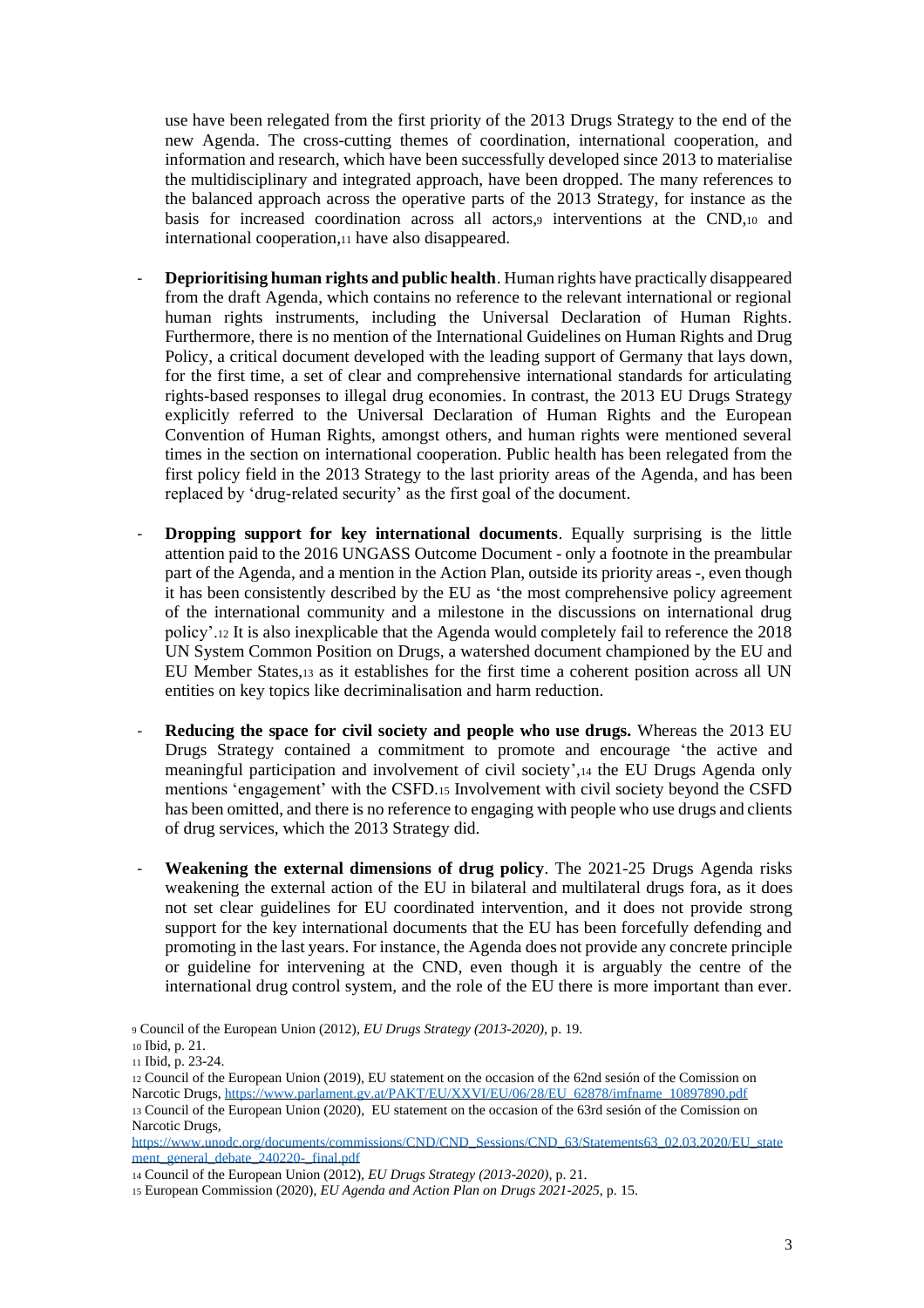This contrasts greatly with the 2013 Drugs Strategy, which committed the EU to a 'strong voice' in the Commission on Narcotic Drugs, with the aim of promoting the balanced approach.<sup>16</sup> Another case in point is the only reference to alternative development in the whole Agenda, which can be found under the heading 'dismantling drug production', and is not deemed to warrant even one of the 24 priority areas set in the document. This is especially surprising considering that the 2018 Council Conclusions adopted exclusively on this topic committed the EU to a 'leading role  $(...)$  in the funding and implementation of alternative development', and stated clearly that the success of alternative development goes 'beyond an exclusive focus on illicit drug crop monitoring'.<sup>17</sup>

- **Deprioritising scientific evidence**. In spite of the EU's leading role in fostering scientific knowledge and research on drug markets and drug use through the European Monitoring Centre for Drugs and Drug Addiction (EMCDDA), the 2021-25 EU Drugs Agenda has dropped the cross-cutting theme on monitoring, research and evaluation, and science-based drug policies are scarcely mentioned in the operative parts of the document. Again, this makes a striking contrast with the 2013 Drugs Strategy, which featured a whole theme on research and evaluation for 'a better understanding of all aspects of the drug phenomenon',<sup>18</sup> and provided a role for the EMCDDA in supply reduction, international cooperation, and the overall implementation of the document, among others.
- **A stigmatising document**. Although the 2021-25 Drugs Agenda explicitly seeks to reduce drug-related stigma, the European Commission press release19 accompanying the publication of the proposed Agenda was deeply stigmatising, as it puts drug policies at the same level as child abuse and firearms trafficking. Furthermore, the Agenda contains some instances of stigmatising language ('substance abuse' and 'substance misuse') that did not exist in the 2013 Drugs Strategy.

In light of the above and following established practices for the development of previous EU drugs strategies, we urge you, as the Council Presidency, to take political leadership and encourage the HDG to reject the draft proposed by the European Commission. A new process for strategy development should ensure that the new document reflects in a balanced manner the existing EU and the latest international commitments (in particular the 2016 UNGASS Outcome Document), the views of the EU Member States and all the relevant actors within the EU institutions, and engages meaningfully with civil society.

We would also be grateful if you could share this letter with your HDG colleagues before the 9 September meeting.

We remain at your disposal for any further discussion on this matter, and look forward to our continued cooperation on this and other topics during the German Presidency.

Yours Sincerely,

 $\overline{\mathscr{F}}$ 

Ann Fordham Executive Director International Drug Policy Consortium

<sup>16</sup> Council of the European Union (2012), *EU Drugs Strategy (2013-2020)*, p. 21. <sup>17</sup> Both quotes in: Council of the European Union (2018), Council Conclusions on Alternative Development, <https://data.consilium.europa.eu/doc/document/ST-14338-2018-INIT/en/pdf>

<sup>18</sup> Council of the European Union (2012), *EU Drugs Strategy (2013-2020)*, p. 29.

<sup>19</sup> European Commission (2020), *Security Union Strategy: initiatives to fight child sexual abuse, drugs and ilegal firearms*, [https://ec.europa.eu/home-affairs/news/20200724\\_security-union-strategy-initiatives-fight-child-sexual](https://ec.europa.eu/home-affairs/news/20200724_security-union-strategy-initiatives-fight-child-sexual-abuse-drugs-illegal-firearms_en)[abuse-drugs-illegal-firearms\\_en](https://ec.europa.eu/home-affairs/news/20200724_security-union-strategy-initiatives-fight-child-sexual-abuse-drugs-illegal-firearms_en)